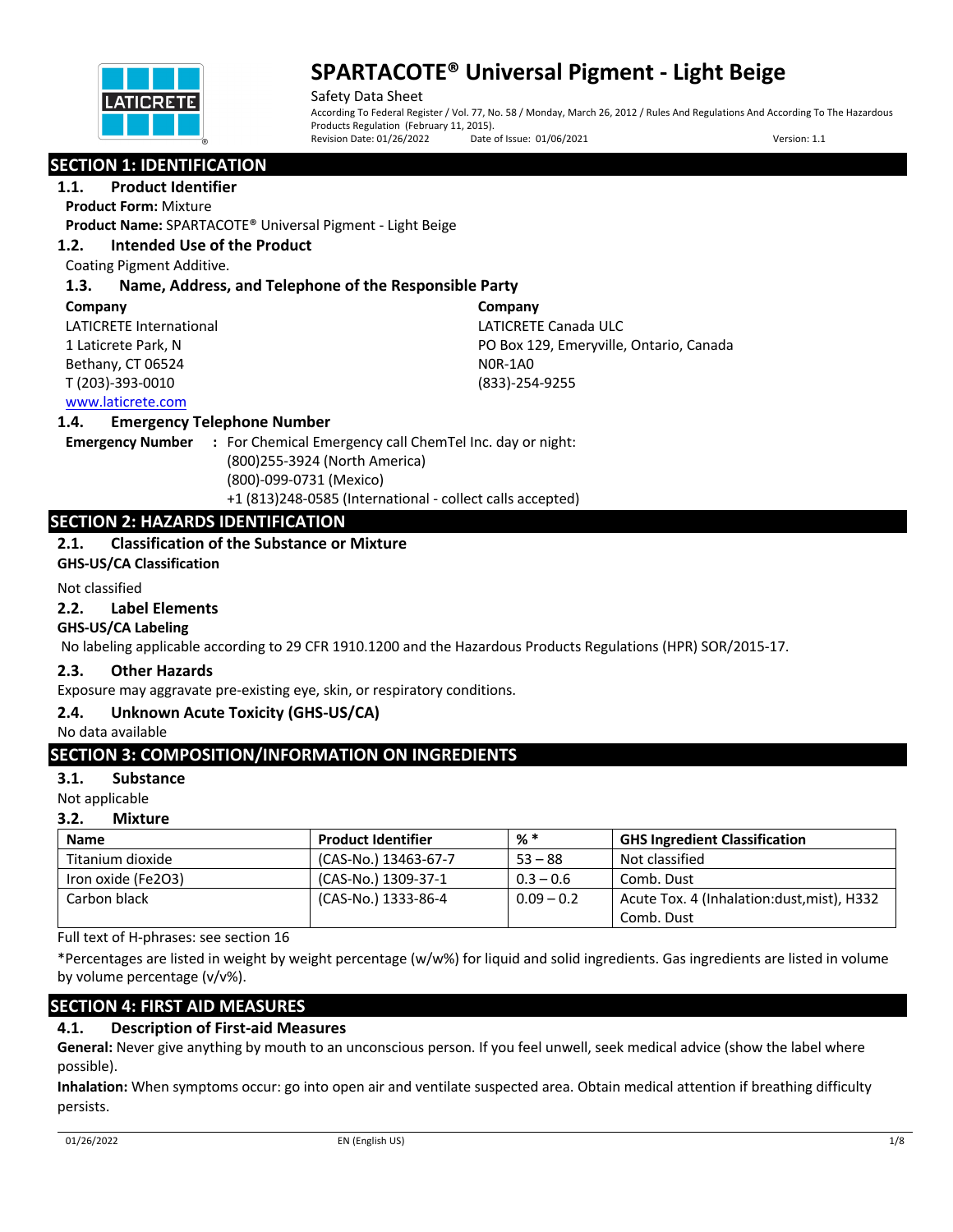### Safety Data Sheet

According To Federal Register / Vol. 77, No. 58 / Monday, March 26, 2012 / Rules And Regulations And According To The Hazardous Products Regulation (February 11, 2015).

**Skin Contact:** Remove contaminated clothing. Drench affected area with water for at least 5 minutes. Obtain medical attention if irritation develops or persists.

**Eye Contact:** Rinse cautiously with water for at least 5 minutes. Remove contact lenses, if present and easy to do. Continue rinsing. Obtain medical attention if irritation develops or persists.

**Ingestion:** Rinse mouth. Do NOT induce vomiting. Obtain medical attention.

### **4.2. Most Important Symptoms and Effects Both Acute and Delayed**

**General:** Not expected to present a significant hazard under anticipated conditions of normal use.

**Inhalation:** Prolonged exposure may cause irritation.

**Skin Contact:** Prolonged exposure may cause skin irritation.

**Eye Contact:** May cause slight irritation to eyes.

**Ingestion:** Ingestion may cause adverse effects.

**Chronic Symptoms:** None expected under normal conditions of use. However, titanium dioxide and carbon black are dissolved in liquid and are likely not to become airborne. Thus, the hazards usually associated are not applicable to this product.

### **4.3. Indication of Any Immediate Medical Attention and Special Treatment Needed**

If exposed or concerned, get medical advice and attention. If medical advice is needed, have product container or label at hand.

### **SECTION 5: FIRE-FIGHTING MEASURES**

### **5.1. Extinguishing Media**

Suitable Extinguishing Media: Water spray, fog, carbon dioxide (CO<sub>2</sub>), alcohol-resistant foam, or dry chemical. **Unsuitable Extinguishing Media:** Do not use a heavy water stream. Use of heavy stream of water may spread fire.

### **5.2. Special Hazards Arising From the Substance or Mixture**

**Fire Hazard:** Not considered flammable but may burn at high temperatures.

**Explosion Hazard:** Product is not explosive.

**Reactivity:** Hazardous reactions will not occur under normal conditions.

#### **5.3. Advice for Firefighters**

**Precautionary Measures Fire:** Exercise caution when fighting any chemical fire.

**Firefighting Instructions:** Use water spray or fog for cooling exposed containers.

**Protection During Firefighting:** Do not enter fire area without proper protective equipment, including respiratory protection.

Hazardous Combustion Products: Metal oxide fumes. Carbon oxides (CO, CO<sub>2</sub>).

**Other Information:** Do not allow run-off from fire fighting to enter drains or water courses.

### **5.4. Reference to Other Sections**

#### Refer to Section 9 for flammability properties.

### **SECTION 6: ACCIDENTAL RELEASE MEASURES**

### **6.1. Personal Precautions, Protective Equipment and Emergency Procedures**

**General Measures:** Avoid breathing (vapor, mist, spray). Avoid prolonged contact with eyes, skin and clothing.

#### **6.1.1. For Non-Emergency Personnel**

**Protective Equipment:** Use appropriate personal protective equipment (PPE).

**Emergency Procedures:** Evacuate unnecessary personnel.

### **6.1.2. For Emergency Personnel**

**Protective Equipment:** Equip cleanup crew with proper protection.

**Emergency Procedures:** Upon arrival at the scene, a first responder is expected to recognize the presence of dangerous goods, protect oneself and the public, secure the area, and call for the assistance of trained personnel as soon as conditions permit. Ventilate area.

### **6.2. Environmental Precautions**

Prevent entry to sewers and public waters. Avoid release to the environment.

### **6.3. Methods and Materials for Containment and Cleaning Up**

**For Containment:** Contain any spills with dikes or absorbents to prevent migration and entry into sewers or streams.

**Methods for Cleaning Up:** Clean up spills immediately and dispose of waste safely. Transfer spilled material to a suitable container for disposal. Contact competent authorities after a spill. Avoid the use of Cellulose, Mineral, and Clay-Based absorbents.

#### **6.4. Reference to Other Sections**

See Section 8 for exposure controls and personal protection and Section 13 for disposal considerations.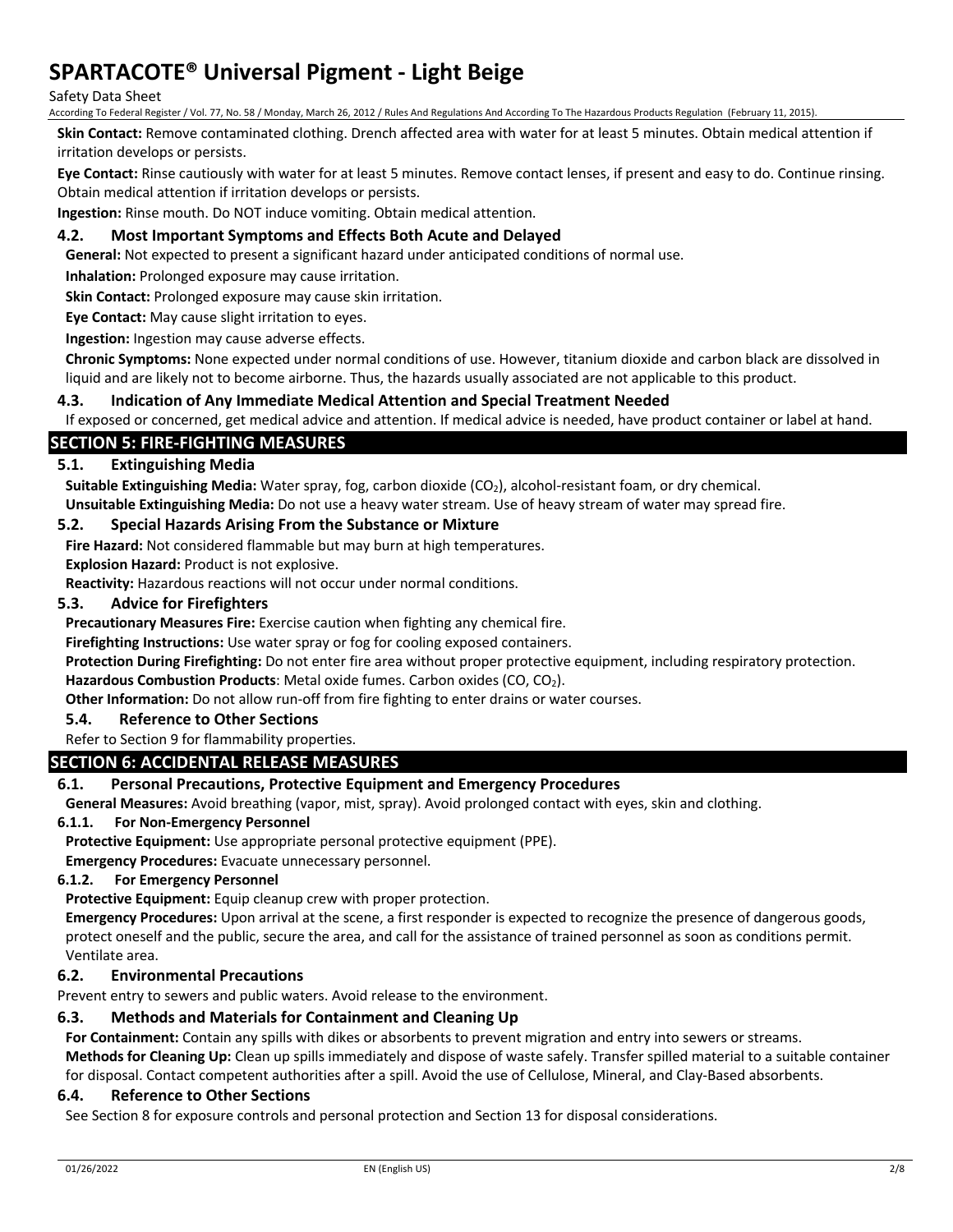Safety Data Sheet

According To Federal Register / Vol. 77, No. 58 / Monday, March 26, 2012 / Rules And Regulations And According To The Hazardous Products Regulation (February 11, 2015).

## **SECTION 7: HANDLING AND STORAGE**

## **7.1. Precautions for Safe Handling**

**Additional Hazards When Processed:** Iron oxide present in this product may become unstable at temperatures above 120°F (49°C) and slowly auto-oxide to Fe<sub>2</sub>O<sub>3</sub> to release additional heat which could be sufficient to cause combustible materials to ignite.

**Precautions for Safe Handling:** Wash hands and other exposed areas with mild soap and water before eating, drinking or smoking and when leaving work. Avoid breathing vapors, mist, spray. Avoid contact with skin, eyes and clothing.

**Hygiene Measures:** Handle in accordance with good industrial hygiene and safety procedures.

## **7.2. Conditions for Safe Storage, Including Any Incompatibilities**

**Technical Measures:** Comply with applicable regulations.

**Storage Conditions:** Keep container closed when not in use. Store in a dry, cool place. Keep/Store away from direct sunlight, extremely high or low temperatures and incompatible materials.

**Incompatible Materials:** Alkali metals. Strong acids, strong bases, strong oxidizers and reducing agents.

### **7.3. Specific End Use(s)**

Coating Pigment Additive.

## **SECTION 8: EXPOSURE CONTROLS/PERSONAL PROTECTION**

### **8.1. Control Parameters**

For substances listed in section 3 that are not listed here, there are no established exposure limits from the manufacturer, supplier, importer, or the appropriate advisory agency including: ACGIH (TLV), AIHA (WEEL), NIOSH (REL), OSHA (PEL), or Canadian provincial governments.

| Titanium dioxide (13463-67-7)      |                                      |                                                                  |  |  |
|------------------------------------|--------------------------------------|------------------------------------------------------------------|--|--|
| <b>USA ACGIH</b>                   | ACGIH TWA $(mg/m3)$                  | $10 \text{ mg/m}^3$                                              |  |  |
| <b>USA ACGIH</b>                   | <b>ACGIH chemical category</b>       | Not Classifiable as a Human Carcinogen                           |  |  |
| <b>USA OSHA</b>                    | OSHA PEL (TWA) (mg/m <sup>3</sup> )  | 15 mg/m <sup>3</sup> (total dust)                                |  |  |
| <b>USA NIOSH</b>                   | NIOSH REL (TWA) (mg/m <sup>3</sup> ) | 2.4 mg/m <sup>3</sup> (CIB 63-fine)                              |  |  |
|                                    |                                      | 0.3 mg/m <sup>3</sup> (CIB 63-ultrafine, including engineered    |  |  |
|                                    |                                      | nanoscale)                                                       |  |  |
| <b>USA IDLH</b>                    | US IDLH $(mg/m3)$                    | 5000 mg/m <sup>3</sup>                                           |  |  |
| <b>Alberta</b>                     | OEL TWA (mg/m <sup>3</sup> )         | $10 \text{ mg/m}^3$                                              |  |  |
| <b>British Columbia</b>            | OEL TWA (mg/m <sup>3</sup> )         | 10 mg/m $3$ (total dust)                                         |  |  |
|                                    |                                      | 3 mg/m <sup>3</sup> (respirable fraction)                        |  |  |
| <b>Manitoba</b>                    | OEL TWA (mg/m <sup>3</sup> )         | $10 \text{ mg/m}^3$                                              |  |  |
| <b>New Brunswick</b>               | OEL TWA (mg/m <sup>3</sup> )         | $10 \text{ mg/m}^3$                                              |  |  |
| <b>Newfoundland &amp; Labrador</b> | OEL TWA (mg/m <sup>3</sup> )         | 10 mg/m $3$                                                      |  |  |
| <b>Nova Scotia</b>                 | OEL TWA (mg/m <sup>3</sup> )         | 10 mg/m $3$                                                      |  |  |
| <b>Nunavut</b>                     | OEL STEL (mg/m <sup>3</sup> )        | 20 mg/m $3$                                                      |  |  |
| <b>Nunavut</b>                     | OEL TWA (mg/m <sup>3</sup> )         | $10 \text{ mg/m}^3$                                              |  |  |
| <b>Northwest Territories</b>       | OEL STEL (mg/m <sup>3</sup> )        | 20 mg/m $3$                                                      |  |  |
| <b>Northwest Territories</b>       | OEL TWA (mg/m <sup>3</sup> )         | $10 \text{ mg/m}^3$                                              |  |  |
| Ontario                            | OEL TWA (mg/m <sup>3</sup> )         | 10 mg/m $3$                                                      |  |  |
| <b>Prince Edward Island</b>        | OEL TWA (mg/m <sup>3</sup> )         | 10 mg/ $m3$                                                      |  |  |
| Québec                             | VEMP ( $mg/m3$ )                     | 10 mg/m <sup>3</sup> (containing no Asbestos and <1% Crystalline |  |  |
|                                    |                                      | silica-total dust)                                               |  |  |
| Saskatchewan                       | OEL STEL (mg/m <sup>3</sup> )        | $20 \text{ mg/m}^3$                                              |  |  |
| Saskatchewan                       | OEL TWA (mg/m <sup>3</sup> )         | 10 mg/m $3$                                                      |  |  |
| Yukon                              | OEL STEL (mg/m <sup>3</sup> )        | 20 mg/m $3$                                                      |  |  |
| Yukon                              | OEL TWA (mg/m <sup>3</sup> )         | 30 mppcf                                                         |  |  |
|                                    |                                      | $10 \text{ mg/m}^3$                                              |  |  |
| Carbon black (1333-86-4)           |                                      |                                                                  |  |  |
| <b>USA ACGIH</b>                   | ACGIH TWA $(mg/m3)$                  | 3 mg/m <sup>3</sup> (inhalable particulate matter)               |  |  |
| <b>USA ACGIH</b>                   | <b>ACGIH chemical category</b>       | Confirmed Animal Carcinogen with Unknown Relevance to            |  |  |
|                                    |                                      | <b>Humans</b>                                                    |  |  |
| <b>USA OSHA</b>                    | OSHA PEL (TWA) (mg/m <sup>3</sup> )  | 3.5 mg/ $m3$                                                     |  |  |
| 01/26/2022                         | EN (English US)                      | 3/8                                                              |  |  |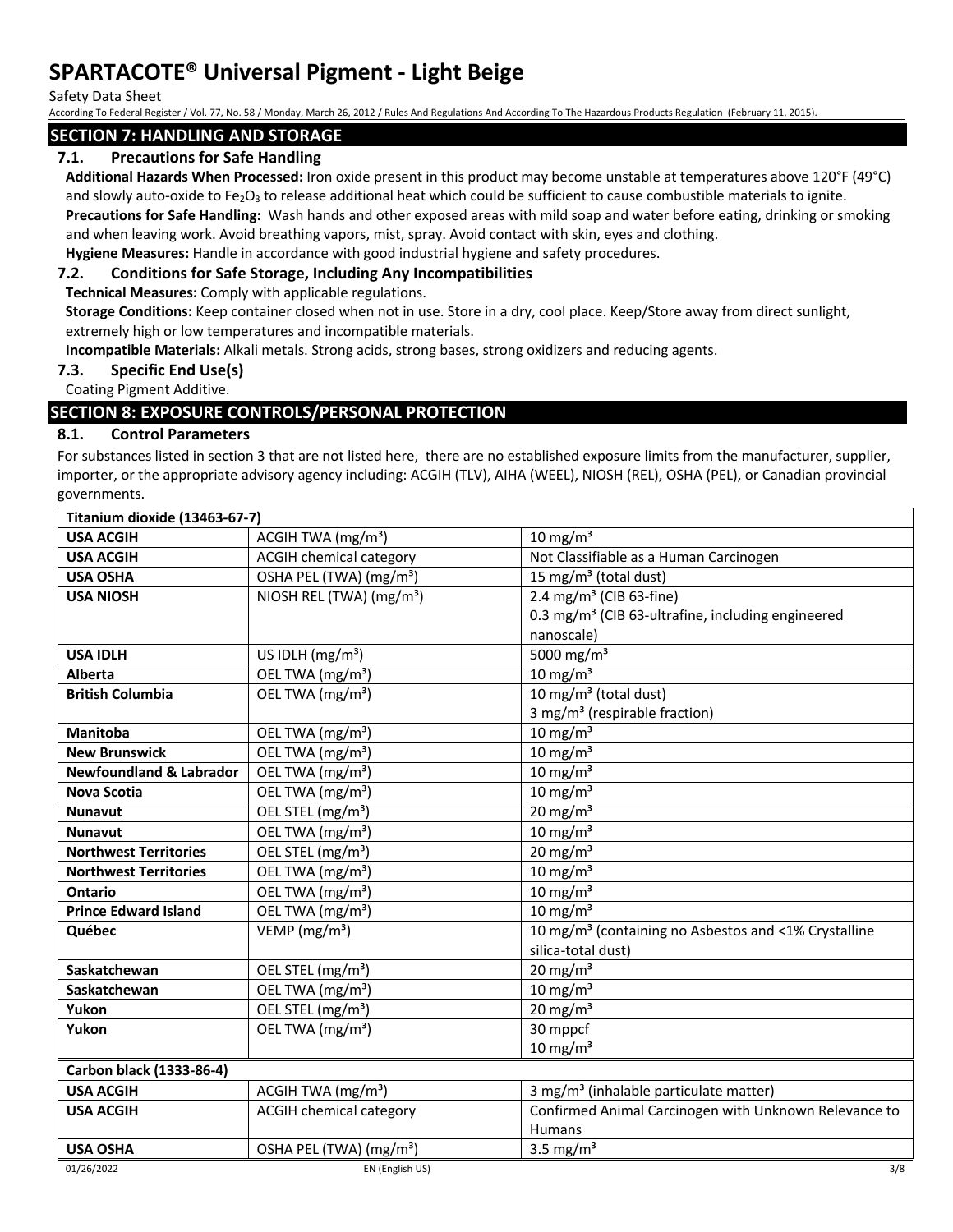Safety Data Sheet

According To Federal Register / Vol. 77, No. 58 / Monday, March 26, 2012 / Rules And Regulations And According To The Hazardous Products Regulation (February 11, 2015).

| <b>USA NIOSH</b>                   | NIOSH REL (TWA) (mg/m <sup>3</sup> ) | 3.5 mg/ $m3$                                                           |
|------------------------------------|--------------------------------------|------------------------------------------------------------------------|
|                                    |                                      | 0.1 mg/m <sup>3</sup> (Carbon black in presence of Polycyclic aromatic |
|                                    |                                      | hydrocarbons)                                                          |
| <b>USA IDLH</b>                    | US IDLH $(mg/m3)$                    | 1750 mg/m <sup>3</sup>                                                 |
| <b>Alberta</b>                     | OEL TWA (mg/m <sup>3</sup> )         | 3.5 mg/ $m3$                                                           |
| <b>British Columbia</b>            | OEL TWA (mg/m <sup>3</sup> )         | 3 mg/m <sup>3</sup> (inhalable)                                        |
| <b>Manitoba</b>                    | OEL TWA (mg/m <sup>3</sup> )         | 3 mg/m <sup>3</sup> (inhalable particulate matter)                     |
| <b>New Brunswick</b>               | OEL TWA (mg/m <sup>3</sup> )         | 3.5 mg/ $m3$                                                           |
| <b>Newfoundland &amp; Labrador</b> | OEL TWA (mg/m <sup>3</sup> )         | 3 mg/m <sup>3</sup> (inhalable particulate matter)                     |
| Nova Scotia                        | OEL TWA (mg/m <sup>3</sup> )         | 3 mg/m <sup>3</sup> (inhalable particulate matter)                     |
| <b>Nunavut</b>                     | OEL STEL (mg/m <sup>3</sup> )        | 7 mg/m $3$                                                             |
| <b>Nunavut</b>                     | OEL TWA (mg/m <sup>3</sup> )         | 3.5 mg/ $m3$                                                           |
| <b>Northwest Territories</b>       | OEL STEL (mg/m <sup>3</sup> )        | 7 mg/m $3$                                                             |
| <b>Northwest Territories</b>       | OEL TWA (mg/m <sup>3</sup> )         | 3.5 mg/ $m3$                                                           |
| <b>Ontario</b>                     | OEL TWA (mg/m <sup>3</sup> )         | 3 mg/m <sup>3</sup> (inhalable particulate matter)                     |
| <b>Prince Edward Island</b>        | OEL TWA (mg/m <sup>3</sup> )         | 3 mg/m <sup>3</sup> (inhalable particulate matter)                     |
| Québec                             | VEMP ( $mg/m3$ )                     | 3 mg/m <sup>3</sup> (inhalable dust)                                   |
| Saskatchewan                       | OEL STEL (mg/m <sup>3</sup> )        | 7 mg/m $3$                                                             |
| Saskatchewan                       | OEL TWA (mg/m <sup>3</sup> )         | 3.5 mg/ $m3$                                                           |
| Yukon                              | OEL STEL (mg/m <sup>3</sup> )        | 7 mg/m $3$                                                             |
| Yukon                              | OEL TWA (mg/m <sup>3</sup> )         | 3.5 mg/ $m3$                                                           |
| Iron oxide (Fe2O3) (1309-37-1)     |                                      |                                                                        |
| <b>USA ACGIH</b>                   | ACGIH TWA (mg/m <sup>3</sup> )       | 5 mg/m <sup>3</sup> (respirable particulate matter)                    |
| <b>USA ACGIH</b>                   | <b>ACGIH chemical category</b>       | Not Classifiable as a Human Carcinogen                                 |
| <b>USA OSHA</b>                    | OSHA PEL (TWA) (mg/m <sup>3</sup> )  | 10 mg/m <sup>3</sup> (fume)                                            |
|                                    |                                      | 15 mg/m <sup>3</sup> (total dust (Rouge)                               |
|                                    |                                      | 5 mg/m <sup>3</sup> (respirable fraction (Rouge)                       |
| <b>USA NIOSH</b>                   | NIOSH REL (TWA) (mg/m <sup>3</sup> ) | 5 mg/m <sup>3</sup> (dust and fume)                                    |
| <b>USA IDLH</b>                    | US IDLH (mg/m <sup>3</sup> )         | 2500 mg/m <sup>3</sup> (dust and fume)                                 |
| Alberta                            | OEL TWA (mg/m <sup>3</sup> )         | 5 mg/m <sup>3</sup> (respirable)                                       |
| <b>British Columbia</b>            | OEL STEL (mg/m <sup>3</sup> )        | 10 mg/m $3$ (fume)                                                     |
| <b>British Columbia</b>            | OEL TWA (mg/m <sup>3</sup> )         | 10 mg/m <sup>3</sup> (regulated under Rouge-total particulate          |
|                                    |                                      | (Rouge)                                                                |
|                                    |                                      | 3 mg/m <sup>3</sup> (regulated under Rouge: particulate matter         |
|                                    |                                      | containing no Asbestos and <1% Crystalline silica-                     |
|                                    |                                      | respirable particulate (Rouge)                                         |
|                                    |                                      | 5 mg/m <sup>3</sup> (dust and fume)                                    |
| Manitoba                           | OEL TWA (mg/m <sup>3</sup> )         | 5 mg/m <sup>3</sup> (respirable particulate matter)                    |
| <b>New Brunswick</b>               | OEL TWA (mg/m <sup>3</sup> )         | 5 mg/m <sup>3</sup> (particulate matter containing no Asbestos and     |
|                                    |                                      | <1% Crystalline silica, dust and fume)                                 |
|                                    |                                      | 10 mg/m <sup>3</sup> (regulated under Rouge-particulate matter         |
|                                    |                                      | containing no Asbestos and <1% Crystalline silica)                     |
| <b>Newfoundland &amp; Labrador</b> | OEL TWA (mg/m <sup>3</sup> )         | 5 mg/m <sup>3</sup> (respirable particulate matter)                    |
| Nova Scotia                        | OEL TWA (mg/m <sup>3</sup> )         | 5 mg/m <sup>3</sup> (respirable particulate matter)                    |
| Nunavut                            | OEL STEL (mg/m <sup>3</sup> )        | $\frac{10 \text{ mg}}{m^3}$ (dust and fume)                            |
|                                    |                                      | 20 mg/m <sup>3</sup> (regulated under Rouge)                           |
| <b>Nunavut</b>                     | OEL TWA (mg/m <sup>3</sup> )         | 5 mg/m <sup>3</sup> (dust and fume)                                    |
|                                    |                                      | 10 mg/m <sup>3</sup> (regulated under Rouge)                           |
| <b>Northwest Territories</b>       | OEL STEL (mg/m <sup>3</sup> )        | $10 \text{ mg/m}^3$ (dust and fume)                                    |
|                                    |                                      | 20 mg/m <sup>3</sup> (regulated under Rouge)                           |
| <b>Northwest Territories</b>       | OEL TWA (mg/m <sup>3</sup> )         | 5 mg/m <sup>3</sup> (dust and fume)                                    |
|                                    |                                      | 10 mg/m <sup>3</sup> (regulated under Rouge)                           |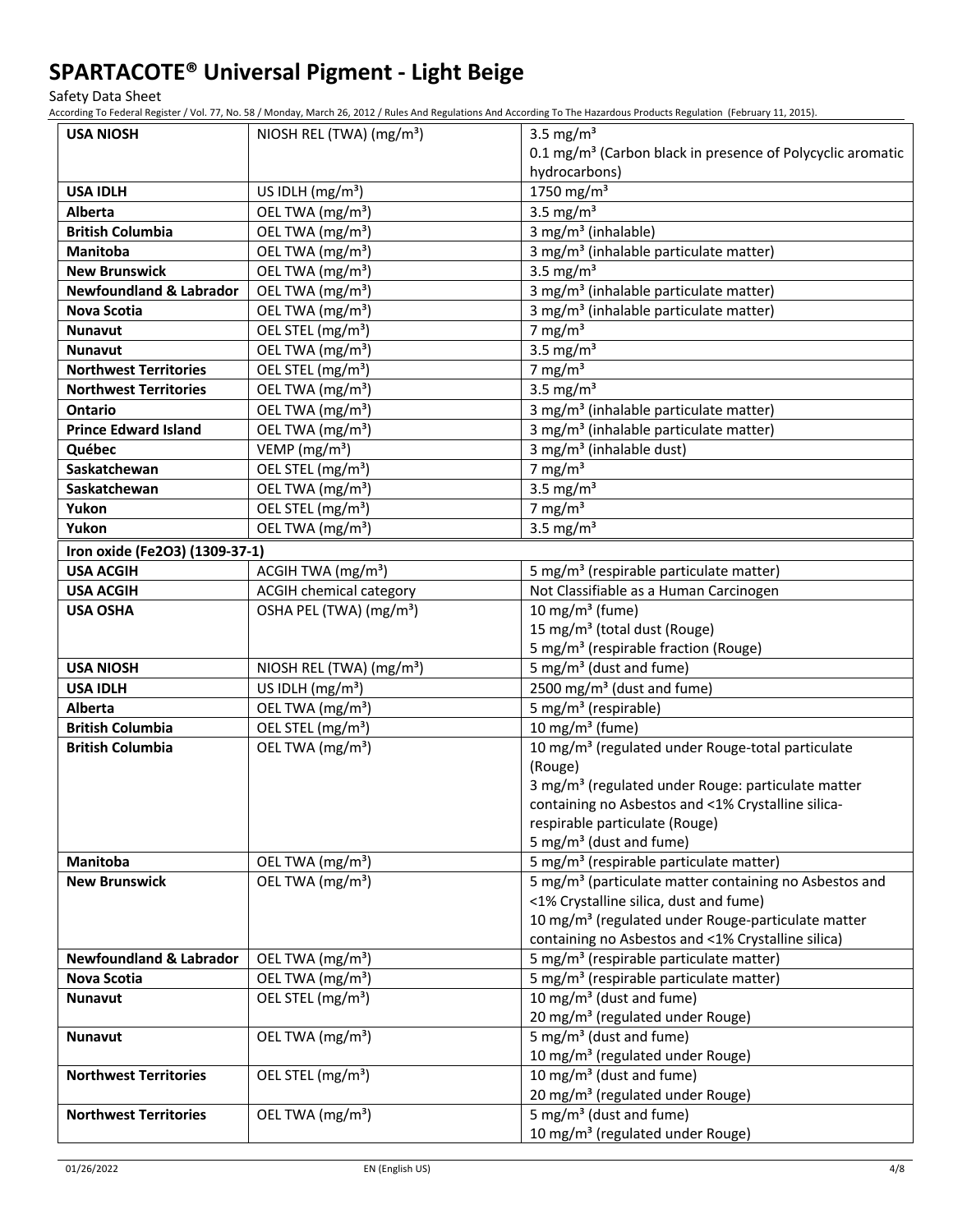Safety Data Sheet

According To Federal Register / Vol. 77, No. 58 / Monday, March 26, 2012 / Rules And Regulations And According To The Hazardous Products Regulation (February 11, 2015).

| <b>Ontario</b>              | OEL TWA (mg/m <sup>3</sup> ) | 5 mg/m <sup>3</sup> (respirable particulate matter)              |  |
|-----------------------------|------------------------------|------------------------------------------------------------------|--|
| <b>Prince Edward Island</b> | OEL TWA (mg/m <sup>3</sup> ) | 5 mg/m <sup>3</sup> (respirable particulate matter)              |  |
| Québec                      | VEMP ( $mg/m3$ )             | 5 mg/m <sup>3</sup> (dust and fume)                              |  |
|                             |                              | 10 mg/m <sup>3</sup> (containing no Asbestos and <1% Crystalline |  |
|                             |                              | silica, regulated under Rouge-total dust)                        |  |
| Saskatchewan                | OEL STEL $(mg/m3)$           | 10 mg/m <sup>3</sup> (dust and fume)                             |  |
|                             |                              | 20 mg/m <sup>3</sup> (regulated under Rouge)                     |  |
| Saskatchewan                | OEL TWA $(mg/m3)$            | 5 mg/m <sup>3</sup> (dust and fume)                              |  |
|                             |                              | 10 mg/m <sup>3</sup> (regulated under Rouge)                     |  |
| Yukon                       | OEL STEL $(mg/m3)$           | 10 mg/m <sup>3</sup> (fume)                                      |  |
|                             |                              | 20 mg/m <sup>3</sup> (regulated under Rouge)                     |  |
| Yukon                       | OEL TWA $(mg/m3)$            | 5 mg/m <sup>3</sup> (fume)                                       |  |
|                             |                              | 30 mppcf (regulated under Rouge)                                 |  |
|                             |                              | 10 mg/m <sup>3</sup> (regulated under Rouge)                     |  |

### **8.2. Exposure Controls**

**Appropriate Engineering Controls:** Suitable eye/body wash equipment should be available in the vicinity of any potential exposure. Ensure adequate ventilation, especially in confined areas. Ensure all national/local regulations are observed.

**Personal Protective Equipment:** Gloves. Protective clothing. Protective goggles.



**Materials for Protective Clothing:** Chemically resistant materials and fabrics.

**Hand Protection:** Wear protective gloves.

**Eye and Face Protection:** Chemical safety goggles.

**Skin and Body Protection:** Wear suitable protective clothing.

**Respiratory Protection:** If exposure limits are exceeded or irritation is experienced, approved respiratory protection should be worn. In case of inadequate ventilation, oxygen deficient atmosphere, or where exposure levels are not known wear approved respiratory protection.

**Other Information:** When using, do not eat, drink or smoke.

## **SECTION 9: PHYSICAL AND CHEMICAL PROPERTIES**

| <b>Information on Basic Physical and Chemical Properties</b><br>9.1. |                      |                 |
|----------------------------------------------------------------------|----------------------|-----------------|
| <b>Physical State</b>                                                |                      | Liquid          |
| Appearance                                                           | $\ddot{\phantom{a}}$ | Light Beige     |
| Odor                                                                 |                      | Not available   |
| <b>Odor Threshold</b>                                                |                      | Not available   |
| рH                                                                   |                      | Not available   |
| <b>Evaporation Rate</b>                                              | $\cdot$              | Not available   |
| <b>Melting Point</b>                                                 |                      | Not available   |
| <b>Freezing Point</b>                                                |                      | Not available   |
| <b>Boiling Point</b>                                                 | $\cdot$              | Not available   |
| <b>Flash Point</b>                                                   | ٠                    | Not available   |
| <b>Auto-ignition Temperature</b>                                     | $\ddot{\cdot}$       | Not available   |
| <b>Decomposition Temperature</b>                                     |                      | Not available   |
| Flammability (solid, gas)                                            | $\ddot{\phantom{a}}$ | Not applicable  |
| Lower Flammable Limit                                                | $\ddot{\cdot}$       | Not available   |
| Upper Flammable Limit                                                |                      | Not available   |
| <b>Vapor Pressure</b>                                                |                      | Not available   |
| <b>Relative Vapor Density at 20°C</b>                                |                      | Not available   |
| <b>Relative Density</b>                                              | $\ddot{\cdot}$       | Not available   |
| <b>Specific Gravity</b>                                              |                      | $2.085 - 2.106$ |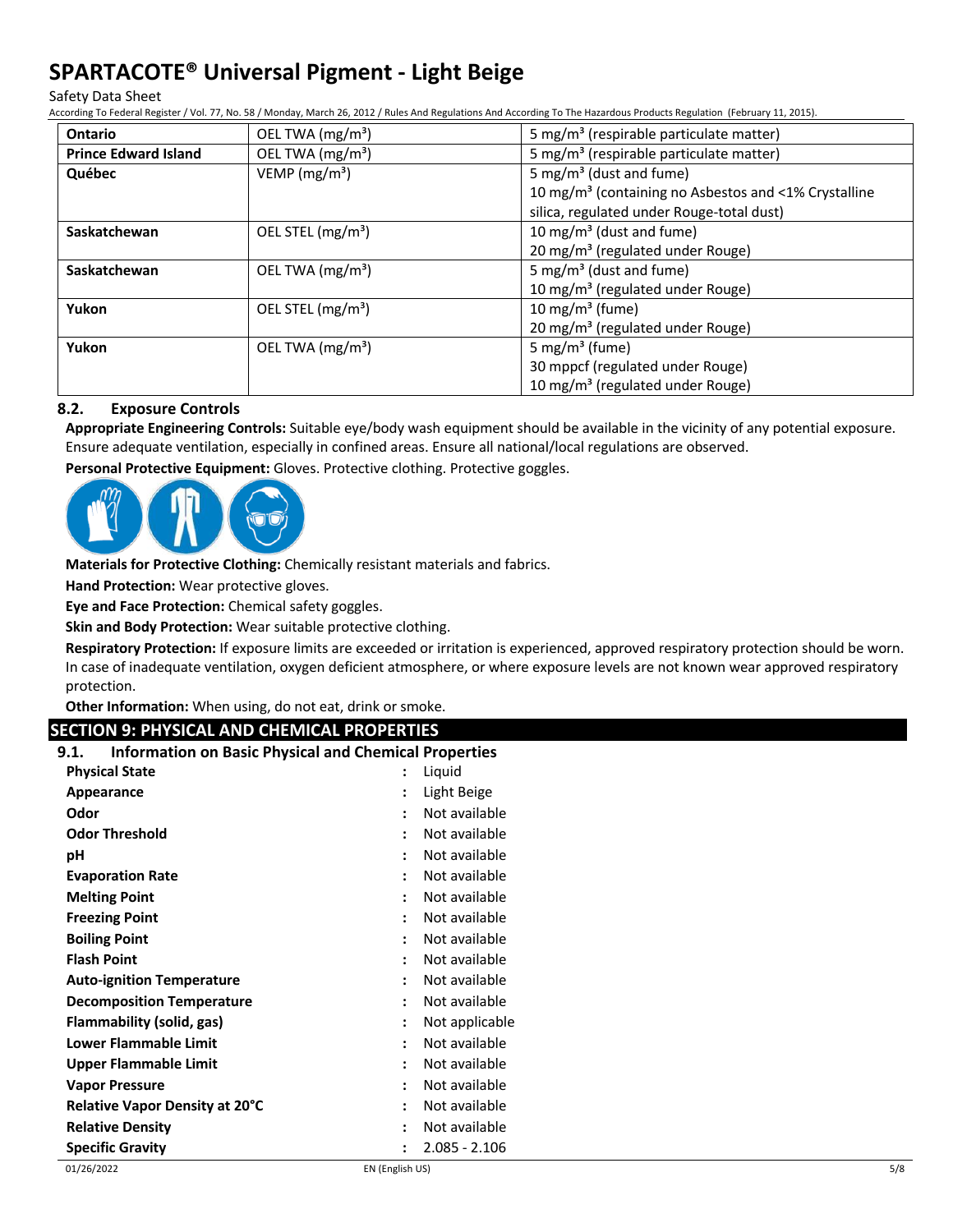Safety Data Sheet

According To Federal Register / Vol. 77, No. 58 / Monday, March 26, 2012 / Rules And Regulations And According To The Hazardous Products Regulation (February 11, 2015).

- **Solubility :** Water: Insoluble
- **Partition Coefficient: N-Octanol/Water :** Not available
- 
- **Viscosity :** Not available

## **SECTION 10: STABILITY AND REACTIVITY**

**10.1. Reactivity:** Hazardous reactions will not occur under normal conditions.

**10.2. Chemical Stability:** Stable under recommended handling and storage conditions (see section 7).

**10.3. Possibility of Hazardous Reactions:** Hazardous polymerization will not occur.

**10.4. Conditions to Avoid:** Direct sunlight, extremely high or low temperatures, and incompatible materials.

**10.5. Incompatible Materials:** Alkali metals. Strong acids, strong bases, strong oxidizers and reducing agents.

**10.6. Hazardous Decomposition Products:** Thermal decomposition may produce: Carbon oxides (CO, CO<sub>2</sub>). Metal oxides.

## **SECTION 11: TOXICOLOGICAL INFORMATION**

### **11.1. Information on Toxicological Effects - Product**

**Acute Toxicity (Oral):** Not classified

**Acute Toxicity (Dermal):** Not classified

**Acute Toxicity (Inhalation):** Not classified

**LD50 and LC50 Data:** Not available

**Skin Corrosion/Irritation:** Not classified

**Eye Damage/Irritation:** Not classified

**Respiratory or Skin Sensitization:** Not classified

**Germ Cell Mutagenicity:** Not classified

**Carcinogenicity:** Not classified

**Specific Target Organ Toxicity (Repeated Exposure):** Not classified.

**Reproductive Toxicity:** Not classified

**Specific Target Organ Toxicity (Single Exposure):** Not classified

**Aspiration Hazard:** Not classified

**Symptoms/Injuries After Inhalation:** Prolonged exposure may cause irritation.

**Symptoms/Injuries After Skin Contact:** Prolonged exposure may cause skin irritation.

**Symptoms/Injuries After Eye Contact:** May cause slight irritation to eyes.

**Symptoms/Injuries After Ingestion:** Ingestion may cause adverse effects.

**Chronic Symptoms:** None expected under normal conditions of use. However, titanium dioxide and carbon black are dissolved in liquid and are likely not to become airborne. Thus, the hazards usually associated are not applicable to this product.

## **11.2. Information on Toxicological Effects - Ingredient(s)**

### **LD50 and LC50 Data:**

| Titanium dioxide (13463-67-7)                    |                                                |
|--------------------------------------------------|------------------------------------------------|
| LD50 Oral Rat                                    | $>10000$ mg/kg                                 |
| Carbon black (1333-86-4)                         |                                                |
| LD50 Oral Rat                                    | $>8000$ mg/kg                                  |
| <b>LC50 Inhalation Rat</b>                       | $>$ 4.6 mg/m <sup>3</sup> (Exposure time: 4 h) |
| ATE US/CA (dust, mist)                           | 1.50 mg/l/4h                                   |
| Iron oxide (Fe2O3) (1309-37-1)                   |                                                |
| LD50 Oral Rat                                    | > 10000 mg/kg                                  |
| Titanium dioxide (13463-67-7)                    |                                                |
| <b>IARC Group</b>                                | 2B                                             |
| <b>OSHA Hazard Communication Carcinogen List</b> | In OSHA Hazard Communication Carcinogen list.  |
| Carbon black (1333-86-4)                         |                                                |
| <b>IARC Group</b>                                | 2B                                             |
| <b>OSHA Hazard Communication Carcinogen List</b> | In OSHA Hazard Communication Carcinogen list.  |
| Iron oxide (Fe2O3) (1309-37-1)                   |                                                |
| <b>IARC Group</b>                                | 3                                              |
|                                                  |                                                |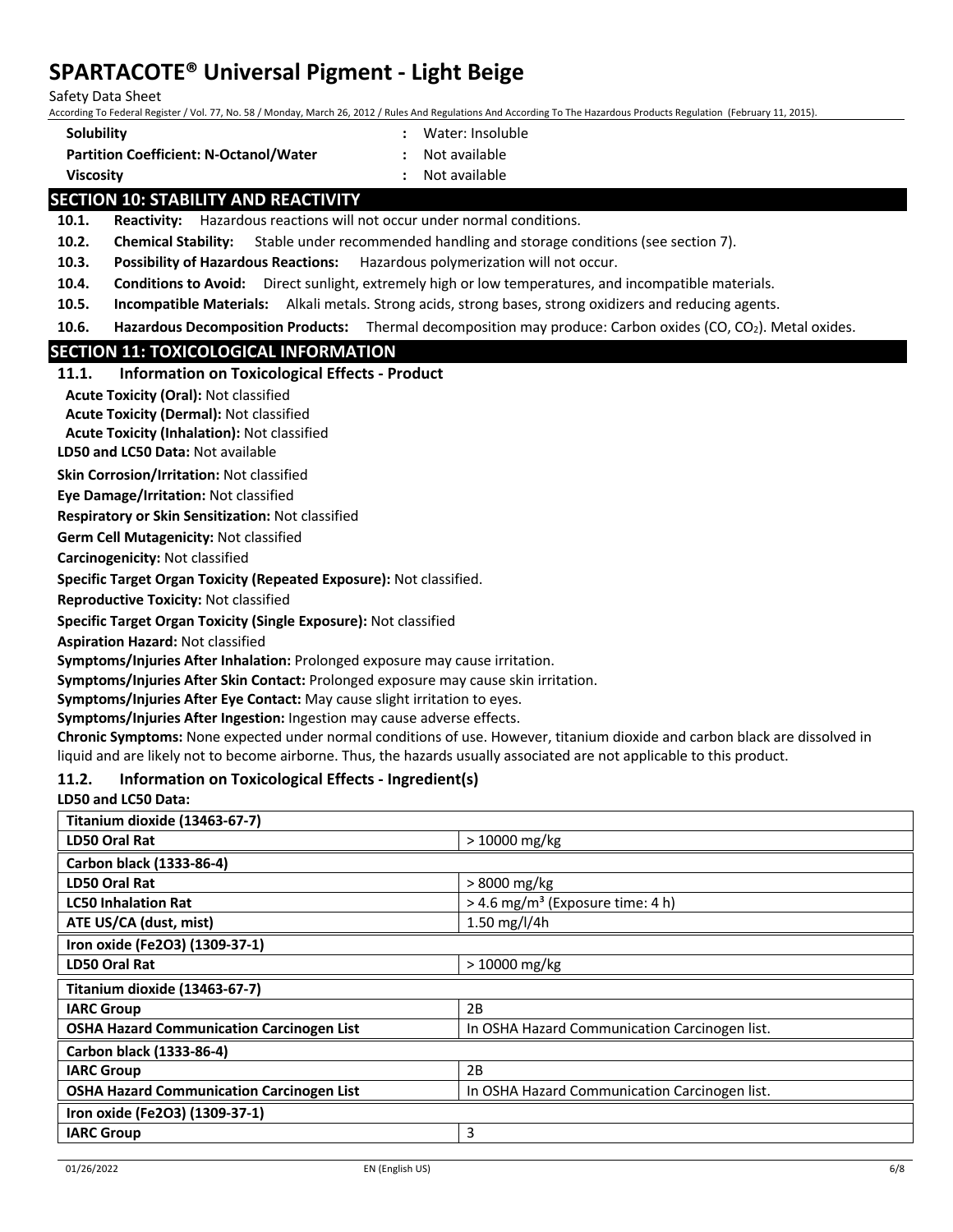Safety Data Sheet

According To Federal Register / Vol. 77, No. 58 / Monday, March 26, 2012 / Rules And Regulations And According To The Hazardous Products Regulation (February 11, 2015).

## **SECTION 12: ECOLOGICAL INFORMATION 12.1. Toxicity** No additional information available **Carbon black (1333-86-4) EC50 Daphnia 1** 5600 mg/l (Exposure time: 24 h - Species: Daphnia magna) **Iron oxide (Fe2O3) (1309-37-1) LC50 Fish 1** 100000 mg/l (Exposure time: 96 h - Species: Danio rerio [static]) **12.2. Persistence and Degradability SPARTACOTE® Universal Pigment - Light Beige Persistence and Degradability** Not established. **12.3. Bioaccumulative Potential SPARTACOTE® Universal Pigment - Light Beige**

**Bioaccumulative Potential** Not established.

**12.4. Mobility in Soil** Not available

### **12.5. Other Adverse Effects**

**Other Information:** Avoid release to the environment.

## **SECTION 13: DISPOSAL CONSIDERATIONS**

### **13.1. Waste treatment methods**

**Waste Disposal Recommendations:** Dispose of contents/container in accordance with local, regional, national, territorial, provincial, and international regulations.

**Ecology - Waste Materials:** Avoid release to the environment. This material is hazardous to the aquatic environment. Keep out of sewers and waterways.

## **SECTION 14: TRANSPORT INFORMATION**

The shipping description(s) stated herein were prepared in accordance with certain assumptions at the time the SDS was authored, and can vary based on a number of variables that may or may not have been known at the time the SDS was issued.

- 14.1. In Accordance with DOT Not regulated for transport
- **14.2. In Accordance with IMDG** Not regulated for transport
- 14.3. In Accordance with IATA Not regulated for transport
- 14.4. In Accordance with TDG Not regulated for transport

## **SECTION 15: REGULATORY INFORMATION**

**15.1. US Federal Regulations**

**Titanium dioxide (13463-67-7)**

Listed on the United States TSCA (Toxic Substances Control Act) inventory

**Carbon black (1333-86-4)**

Listed on the United States TSCA (Toxic Substances Control Act) inventory

## **Iron oxide (Fe2O3) (1309-37-1)**

Listed on the United States TSCA (Toxic Substances Control Act) inventory

## **15.2. US State Regulations**

## **California Proposition 65**

**WARNING:** This product can expose you to Titanium dioxide, which is known to the State of California to cause cancer. For more information go to www.P65Warnings.ca.gov.

| <b>Chemical Name (CAS No.)</b>                             | Carcinogenicity | <b>Developmental</b> | <b>Female Reproductive</b> | <b>Male Reproductive</b> |
|------------------------------------------------------------|-----------------|----------------------|----------------------------|--------------------------|
|                                                            |                 | <b>Toxicity</b>      | <b>Toxicity</b>            | <b>Toxicity</b>          |
| Titanium dioxide (13463-67-7)                              |                 |                      |                            |                          |
| Carbon black (1333-86-4)                                   |                 |                      |                            |                          |
| Titanium dioxide (13463-67-7)                              |                 |                      |                            |                          |
| U.S. - New Jersey - Right to Know Hazardous Substance List |                 |                      |                            |                          |
| U.S. - Pennsylvania - RTK (Right to Know) List             |                 |                      |                            |                          |
| U.S. - Massachusetts - Right To Know List                  |                 |                      |                            |                          |

∕Ր